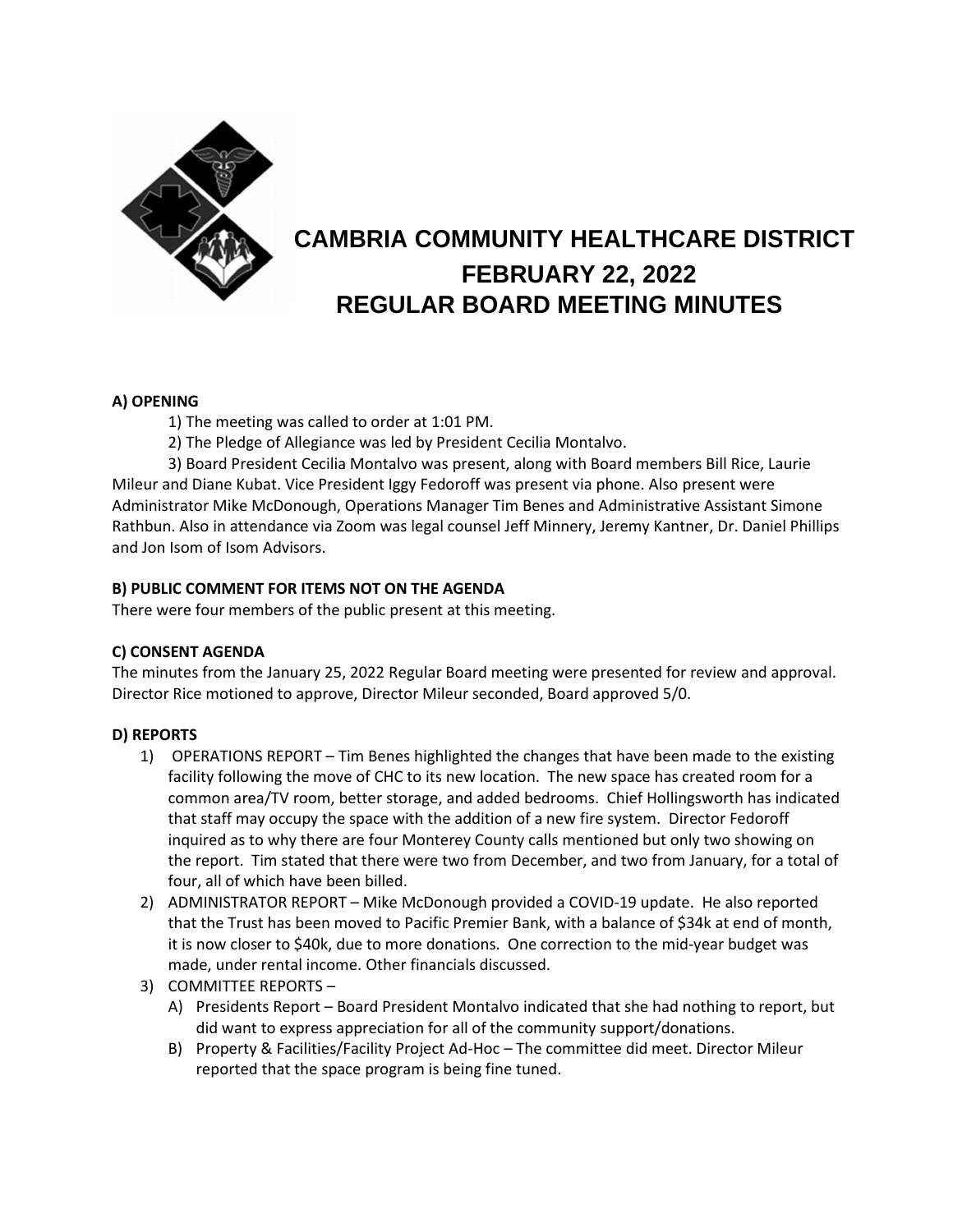- C) Healthcare Advocacy & Outreach The Farmer's Market event was well received by the community, and the crews were very engaging. At the committee meeting on February 14. 2022, the committee agreed to staff a booth at the Farmer's Market every other Friday with different health subjects each month. The committee also plans to improve communication with public. The committee will develop a one-page resource sheet; as well as continuing the "RU OK?" program. The CCHD will be participating in Skate Day on 3/12, and will try to get donation of helmets. Director Kubat added that we need more volunteers and are working on developing a network of people to join the committee with specific expertise. The committee is also planning a health fair in the future, perhaps in late summer or early fall.
- D) Finance did not meet.
- E) Grants did not meet.
- F) Staffing Ad-Hoc Committee did meet and is to its give presentation, Agenda item E5.
- G) Trust Fund Marketing Ad-Hoc did not meet however did transfer the remainder of funds in the Chase bank to Pacific Premier Bank, and are pleased with community response.

#### **E) REGULAR BUSINESS**

1) Public Hearing #3 on Redistricting – Dr. Daniel Phillips, NDC Research presented data to the Board to support redistricting as required to ensure compliance with Voters Right Act. This is the  $3^{rd}$  of 4 required public hearings. Maps were posted on the District's website on February 15, 2022. This is a post-draft hearing to make revisions and discuss results. There will be a second post-draft hearing on March 22, 2022, as well as a map adoption hearing. The principles and requirements for redistricting were provided for review. Three plans presented, as well as an interactive review map. Continuity, communities of interest, and population size need to be considered. The Board will come back with any edits and then vote on resolution with adopted map at its fourth hearing. Director Fedoroff added that the yellow map is closer to the way the North Coast Advisory Council is set up.

2) Presentation by Isom Advisors – Jon Isom presented the results of the voter survey. There are 5000 registered voters in the District, 200 residents participated in the survey. Participants were asked randomized questions regarding attitude towards the District, community concerns, how they would rate quality of service, safety and security. They were also asked about their views on replacing the 60 year-old building, adding solar power, and adding a community meeting space. The estimated cost was given, with 64% in favor. He added that we are near the required 67% currently. We have until the first week in August to see if the community will be behind the project.

Mr. Isom recommended that the District continue moving forward on a community education program and reaching out to stakeholders and other community agencies. Director Mileur motioned to approve, Director Rice seconded, Board approved 5/0.

3) PERS Expense Explanation – Administrator McDonough gave an explanation of what we pay to PERS and how it is calculated. It is based on a combination of employer funding of current employee retirement costs and unfunded accrued liability. The pension expense is calculated based on straight hours, not overtime, and the rate can vary, depending on the classification of employees. Concern had been expressed by the Board as to whether we were paying correct amount. Mr. McDonough presented the actual amounts paid for the last two years. The fluctuations in payments that had previously presented to the Board had to do with the timing of the payments. With the transition to the new payroll system, pay dates that will now line up with PERS payments, we should see less fluctuation. Director Rice added that we pay on regular salary, not on overtime.

4) KPI Second Quarter Report – Report presented by Administrator McDonough. A more detailed report will be available in July. President Montalvo added that the daily scorecard report from